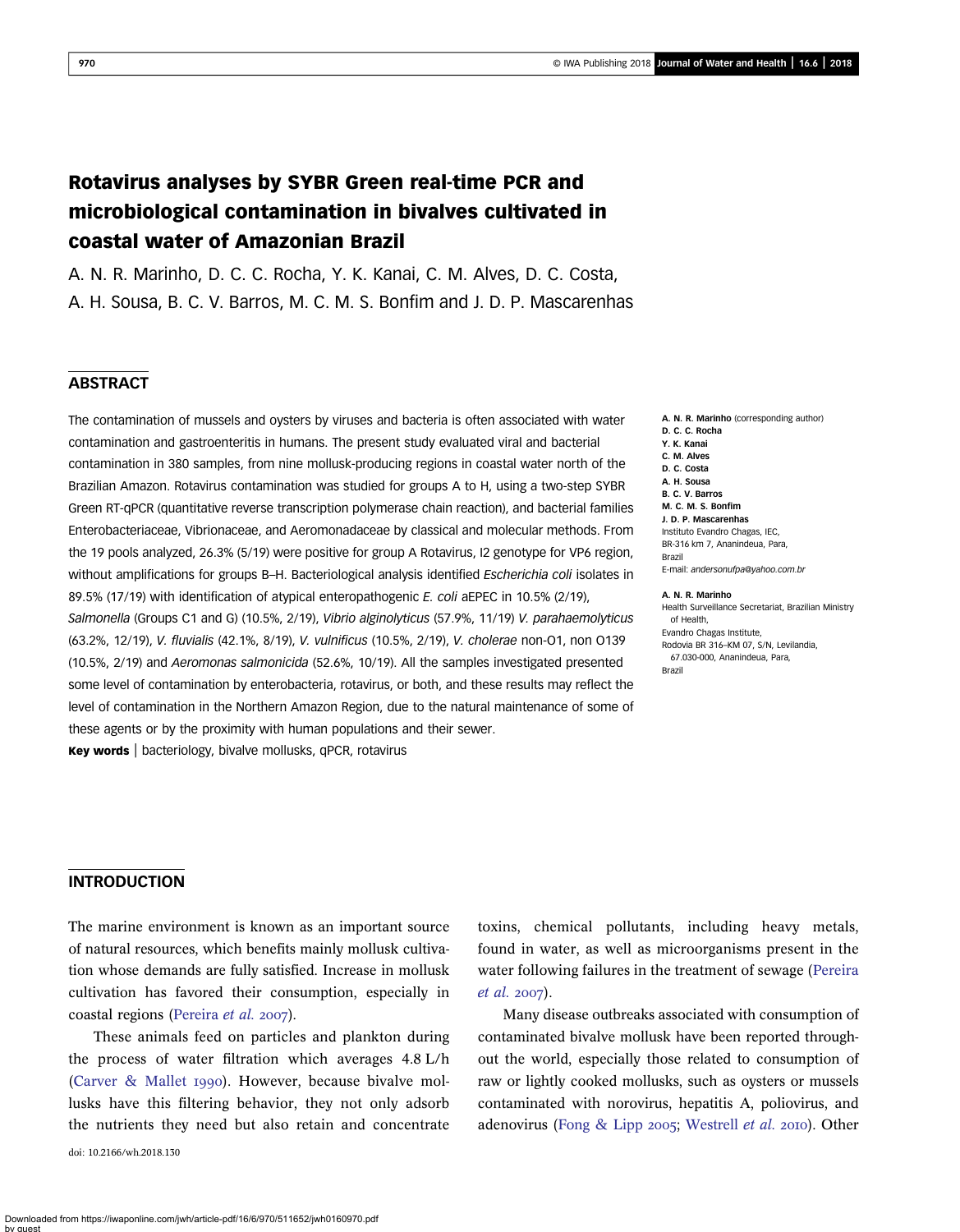viral agents such as hepatitis E virus and rotavirus (RV) have also been associated with outbreaks ([Renou](#page-9-0) et al. 2008). These viruses are excreted in large numbers during infections in human beings, with around 100 billion viral particles per gram of feces, and the fact that they are stable in the environment, combined with a low infectious dose, facilitates the environmental contamination and dissemination of these pathogens in filter feeding animals ([Fong](#page-9-0) [& Lipp](#page-9-0) 2005).

Among these agents, the rotaviruses have great epidemiological importance. Rotaviruses belong to the Reoviridae family and have a genome formed by doublestranded RNA divided into 11 segments which codify 6 nonstructural proteins (NSP–NSP6) and 6 structural proteins (VP1-VP4, VP6, and VP7). Currently, there are eight groups classified as A–H; groups A, B, C and H stand out because they infect human beings and animals [\(Matthijnssens](#page-9-0)  $et$  al. 2012).

Bacterial contaminants are also of great interest for case reports of diarrhea associated with consumption of mol-lusks. According to [Feldhusen \(](#page-9-0)2000), there are three groups of pathogenic bacteria, associated with diseases caused by ingestion of bivalve mollusks and other marine products, divided according to their source of contamination: bacteria naturally present in the aquatic ecosystem (Aeromonas hydrophila, Clostridium botulinum, Vibrio parahaemolyticus, V. cholerae, V. vulnificus and Listeria monocytogenes); bacteria found in that environment as a result of contamination by animal feces (Salmonella spp., Shigella spp. and Escherichia coli); and bacteria that contaminate products during manipulation and processing (Staphylococcus aureus).

Besides the indicators of fecal contamination, which are widely used to evaluate the microbiological quality of bivalve mollusks, different species of Vibrio occur naturally in marine, coastal, and estuarine environments, although some species, such as V. parahaemolyticus, V. vulnificus, and V. cholerae are potentially pathogenic for humans, and may be present in both raw and partially cooked fish and mollusks ([Thompson](#page-9-0)  $et$   $al.$  2004). The occurrence of these bacteria is not related to counts of E. coli or thermotolerant coliforms but they are responsible for most gastroenteritis related to ingestion of seafood ([Pereira](#page-9-0) [et al.](#page-9-0) 2007).

Considering the increasing importance of shellfish consumption and production and the scarcity of studies in Amazonia, our objective was to evaluate the presence of these microorganisms in mussels and oysters from nine mollusk-producing regions located in the Brazilian Amazon.

# MATERIALS AND METHODS

### Sample collection and analyses

The samples in the study were collected from nine localities where bivalve mollusks are cultivated (Augusto Corrêa, Bragança, Curuçá, Maracanã, Marapanim, Primavera, Salinópolis, São Caetano de Odivelas and Tracuateua) [\(Figure 1\)](#page-2-0). From each locality, an average of 19 pooled samples were collected, with 20 oysters each. The mollusks were opened under aseptic conditions, removing the soft part using scalpels and sterile tweezers and placed in sterile Petri dishes.

#### Processing

The samples were washed individually with sterile distilled water and alcohol at 70%. The valves were opened with scalpels under sterile conditions in a laminar flow cabinet. After removing the soft parts from a pool of mollusks, the tissue was triturated using a pestle and mortar. The necessary amount of material for bacteriological analyses (25 to 75 g) was obtained.

#### Viral analysis

## Detection of rotavirus

The viral genome isolation was obtained from the digestive tissue using the silica method ([Boom](#page-9-0) *et al.* 1990). To identify the virus, real-time PCR (polymerase chain reaction) was employed using the relative fluorescent quantification method SYBR Green with specific indicators (primers), for groups A–H that flank the same target region used in the PCR for regions VP6 and VP7 [\(Table 1](#page-2-0)).

The amplification was obtained by the relative quantification method SYBR Green, based on the binding of the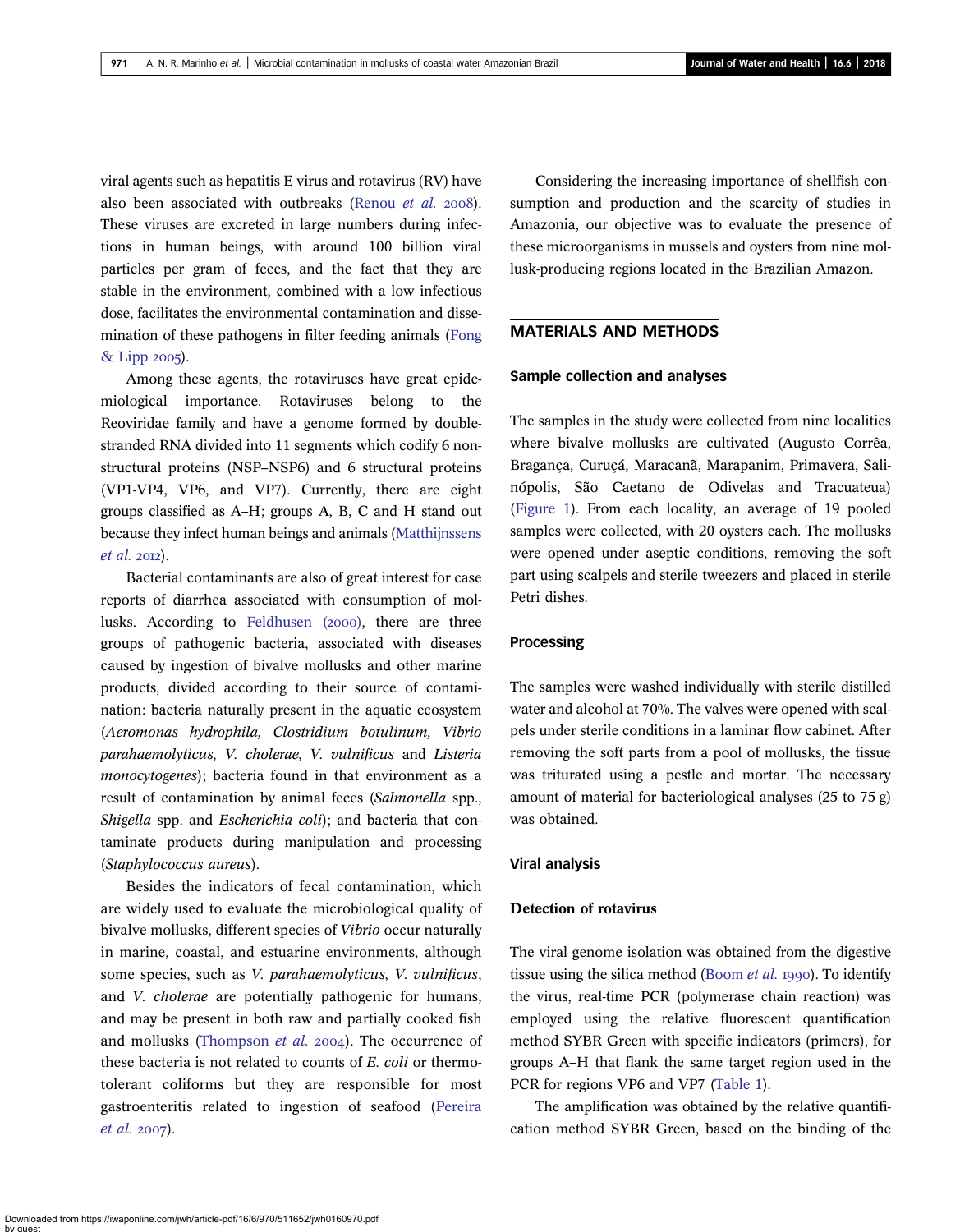<span id="page-2-0"></span>

Figure 1 | Location of the oyster-producing regions.

#### Table 1 | Sequence of primers for VP6 and VP7 genes

| Primer         | Sequence 5'-3'                  | <b>Target gene</b> | <b>Amplicon bp</b> |
|----------------|---------------------------------|--------------------|--------------------|
| RAVP6HUCOW-F   | ATC GGC AAG TAC GGA TTC AC      | VP <sub>6</sub>    | 122                |
| RAVP6HUCOW-R   | CGC TGG TGT CAT ATT TGG TG      |                    | 122                |
| RBVP7HUM-F     | GGC AAT AAA ATG GCT TCA TTG C   | VP7                | 814                |
| RBVP7HUM-R     | CTA GCC GAA GCT GTA AAA ACC C   |                    | 814                |
| RCVP6HUCOWPO-F | CTG GCG CTC CAA ATG TTA AT      | VP <sub>6</sub>    | 502                |
| RCVP6HUCOWPO-R | ACC ATT CTC TTC ACG GAT GC      |                    | 502                |
| RDVP6CHIC2-F   | TGG ACT TTT GAT TTG CCA CA      | VP <sub>6</sub>    | 560                |
| RDVP6CHIC2-R   | TGT GTG GCA GCT TGA TTT CT      |                    | 560                |
| RFVP6CHIC2-F   | TGG AGT TGC ACC ACT TTA CG      | VP <sub>6</sub>    | 583                |
| RFVP6CHIC2-R   | CGT GAA GCG AGT CAG TGG TA      |                    | 583                |
| RGVP6CHIC-F    | CTC CAA CCT AGC TTT CAG CA      | VP <sub>6</sub>    | 846                |
| RGVP6CHIC-R    | TGG AAT GTT CCG GAT CCA CC      |                    | 846                |
| RHVP6POR1-F    | GAA TGT ATA ATC TGC GGG ATC CA  | VP <sub>6</sub>    | 1,027              |
| RHVP6POR1-R    | TTA AAC ATG CAA TTT TCC TTG ACC |                    | 1,027              |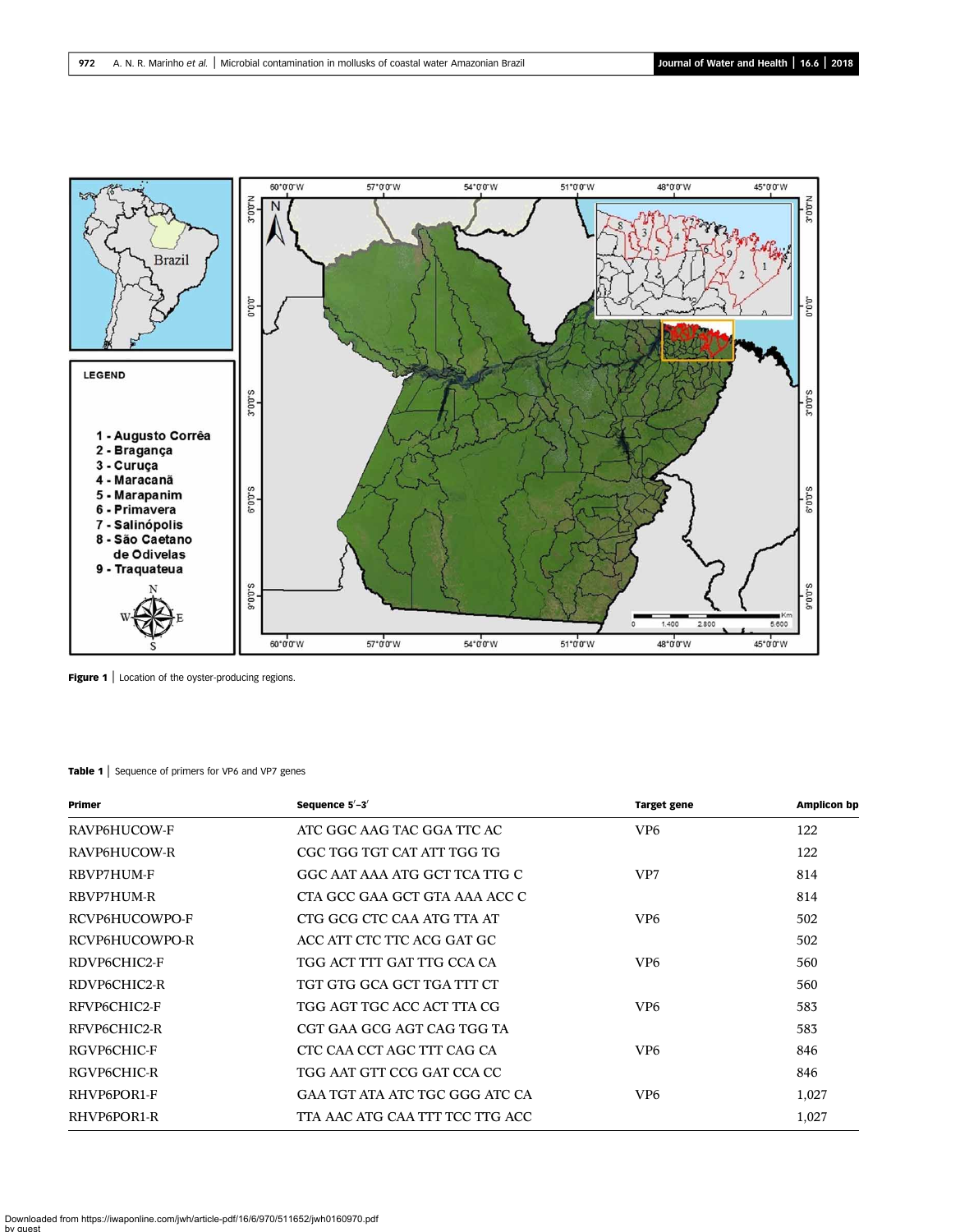fluorescent dye SYBR Green into the PCR product (PE Applied Biosystems, Warrington, UK). The reaction was developed in 25 μL volumes, composed of SYBR Green Universal PCR Master Mix containing: Buffer at 1x, magnesium chloride 5.5 mM, dNTP 300 mM, AmpErase UNG (1 U/μL) 0.5 U, AmpliTaq Gold DNA Polymerase (5 U/μL) 1.25 U, specific primers for each target gene, and cDNA at 30 ng/μL. Sample incubation occurred in a Real Time 7500 PCR System (Applied Biosystem, USA) programmed for 95 °C for 10 minutes and 40 cycles of 92 °C for 15 seconds and 60 $\degree$ C for 1 minute. The amplification was analyzed according to its fluorescence threshold and the resulting melt curve was compared with a positive control. Samples were considered positive when they presented the cycle threshold (Ct) below 35, followed by the melt curve and comparison with what was observed in the SA11 positive control. All reactions were accompanied by negative controls without RNA.

## Sequencing

The analyzed samples were sequenced for mutations screening, phylogenetic analysis, and construction of a sequence data base. Thereby, the direct sequencing was performed in the ABI Prism 3500 genetic analyzer (Applied Biosystems, Foster City, CA, USA) using kit ABI PRISM™ Big Dye Terminator Cycle Sequencing V 3.1 (Applied Biosystems, USA) and the same PCR primers.

## Sequence analysis

The resulting sequencing data were analyzed by the BioEdit v 7.2.5 software to evaluate mutations. The tree of phylogenetic relationships was constructed using the MEGA V.6.0 program, with neighbor-joining model and bootstrap of 10,000.

## Microbiological analyses

For enterobacteria identification, the biochemical characterization and isolation method was performed. About 25 g of macerate was added to 225 mL of buffered peptone water (BPW pH 7.0), homogenized, and incubated at  $35^{\circ}$ C for 18 hours. For Salmonella detection 0.1 mL of the culture

in BPW was inoculated in Rappaport-Vassiliadis (RV) broth and incubated at  $42.2^{\circ}$ C for 18 hours. Another 0.1 mL aliquot of BPW was inoculated in EC broth and incubated at  $35^{\circ}$ C for 18 hours for *E. coli* isolation. Next, the cultures from RV and EC broths were plated on selective medium and indicators: SS agar and MacConkey agar, respectively, using methods described by the American Public Health Association (APHA). Suspect Salmonella and E. coli were subcultured to triple sugar iron (TSI) agar test and identified biochemically. To detect vibrios, 75 g of the samples were diluted in APW 1% NaCl, APW 3% NaCl, and BPW, and further isolated in SS, MC, and TCBS media using method described in the US Food and Drug Administration Bacterial Analytical Manual [\(Kaysner](#page-9-0) [& DePaola](#page-9-0) 2001). About 5 to 10 suspect colonies were plated using TSI and Kligler agar medium, followed by biochemical and serological identification.

#### Molecular detection of diarrheagenic E. coli

The *E. coli* samples that had been previously identified biochemically were cultivated in nutrient agar (Difco) at 35–  $37 \text{ }^{\circ}\text{C}$  for 18–24 hours. The reference strains used as positive control were E. coli: EPEC E2348/69 (genes eae and bfpA), EAEC O42 (gene aggR), ETEC H10407 (genes elt and est), EIEC EDL1284 (gene ipaH) and EHEC EDL931 (gene stx) and a negative control E. coli K12 DH5 $\alpha$ . The diarrheagenic E. coli were classified according to the presence of these genes.

## Extraction of bacterial DNA and selection of indicators

DNA extraction, followed the protocol of [Baloda](#page-9-0) et al.  $(1995)$ . Multiplex PCR follows the protocol developed by [Aranda](#page-9-0) et al. (2007) with modifications [\(Table 2\)](#page-4-0).

# RESULTS

## Rotavirus identification

From the 19 pools analyzed using the qPCR technique, 26% (5/19) were positive for group A rotavirus, with Ct between 28 and 32 [\(Figure 2](#page-4-0)) with melt curve corresponding to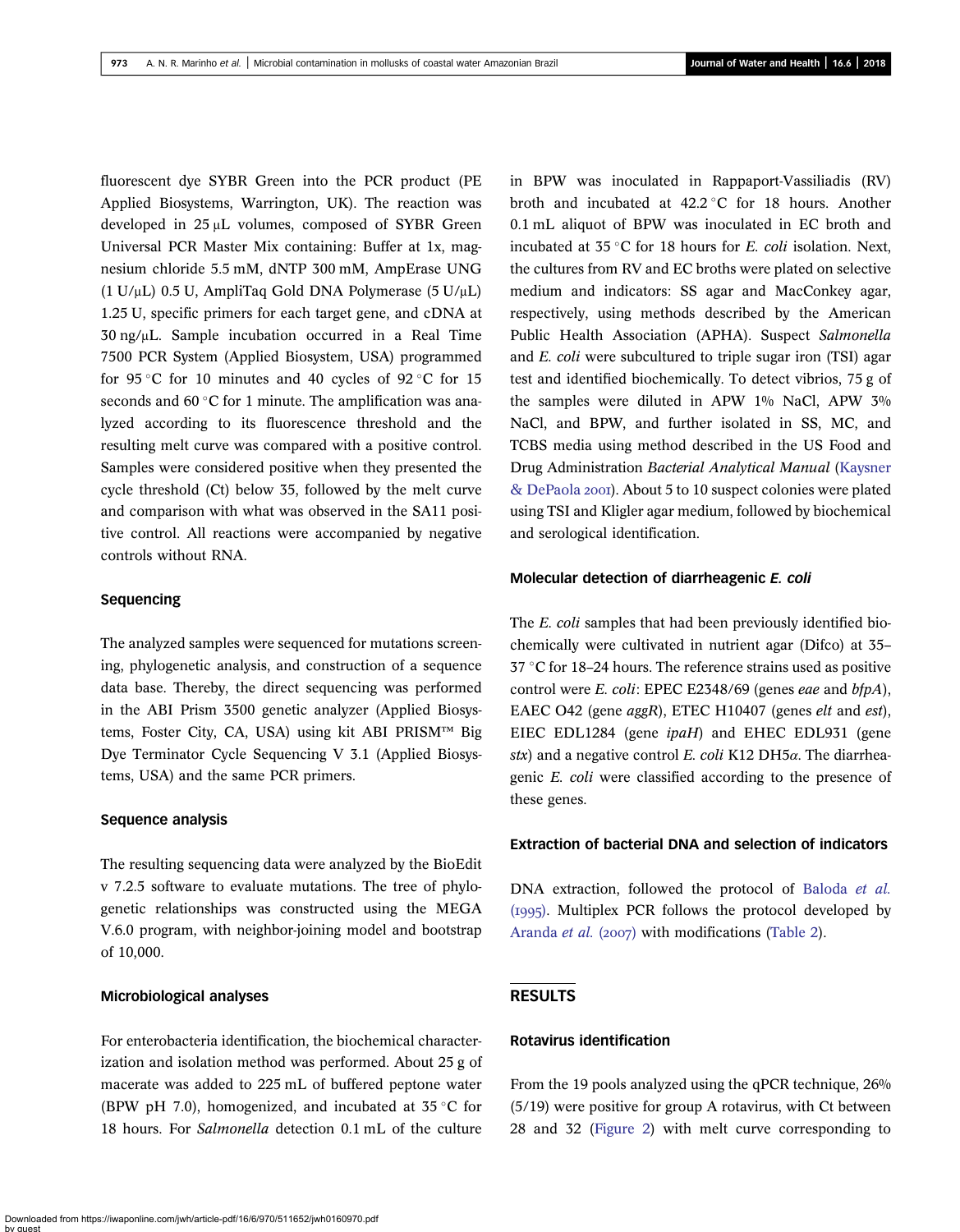| Primer    | Sequence $5'-3'$              | Gene                       | <b>Amplicon bp</b> | Reference<br>Aranda et al. (2004) |  |
|-----------|-------------------------------|----------------------------|--------------------|-----------------------------------|--|
| eae-1     | CTGAACGGCGATTACGCGAA          | eae                        | 917                |                                   |  |
| eae-2     | <b>CGAGACGATACGATCCAG</b>     |                            |                    |                                   |  |
| $BFP-1$   | AATGGTGCTTGCGCTTGCTGC         | bfpA                       | 326                | Aranda et al. (2004)              |  |
| $BFP-2$   | GCCGCTTTATCCAACCTGGTA         |                            |                    |                                   |  |
| aggRks-1  | GTATACACAAAAGAAGGAAGC         | aggR                       | 254                | Toma <i>et al.</i> $(2003)$       |  |
| aggRksa-2 | ACAGAATCGTCAGCATCAGC          |                            |                    |                                   |  |
| $LT-f$    | GGCGACAGATTATACCGTGC          | elt                        | 450                | Aranda et al. (2004)              |  |
| $LT-r$    | CGGTCTCTATATTCCCTGTT          |                            |                    |                                   |  |
| $ST-f$    | <b>ATTTTTMTTTCTGATTTRTCTT</b> | est                        | 190                | Aranda et al. (2004)              |  |
| $ST-r$    | CACCCGGTACARGCAGGATT          |                            |                    |                                   |  |
| IpaH-1    | GTTCCTTGACCGCCTTTCCGATACCGTC  | ipaH                       | 600                | Aranda et al. (2004)              |  |
| IpaH-2    | GCCGGTCAGCCACCCTCTGAGAGTAC    |                            |                    |                                   |  |
| VTcom-u   | <b>GAGCGAAATAATTTATATGTG</b>  | $\frac{stx1}{\text{stx2}}$ | 518                | Toma <i>et al.</i> $(2007)$       |  |
| VTcom-d   | <b>TGATGATGGCAATTCAGTAT</b>   |                            |                    |                                   |  |

<span id="page-4-0"></span>Table 2 | Oligonucleotides used for multiplex PCR and respective amplicons



Figure 2 | Ct interval observed from five positive samples for group A rotavirus, with Ct between 28 and 32. Only assays with Ct below 35 were considered positive.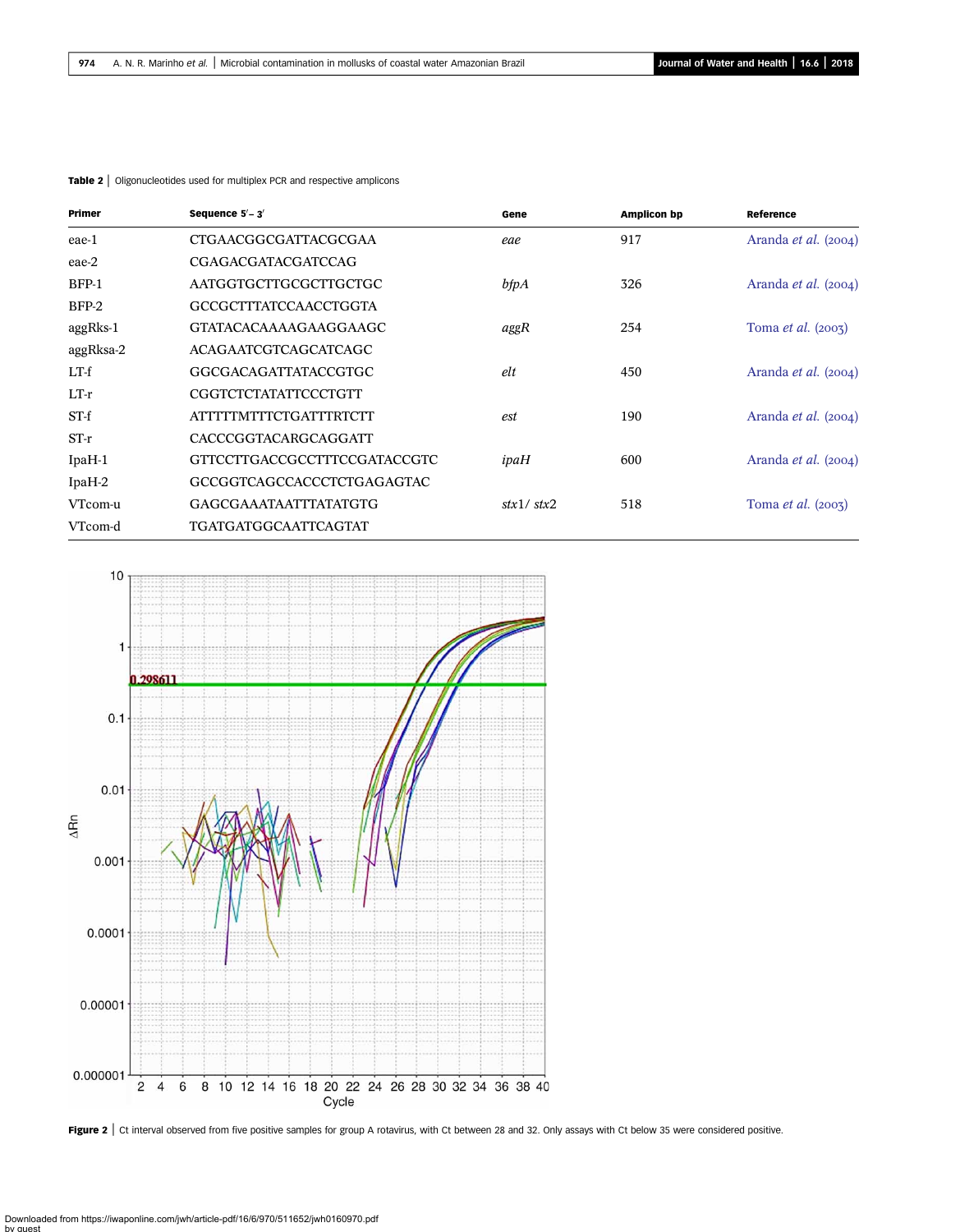observed positive control SA11 (Figure 3), without observing amplifications for the other investigated groups (B–H) [\(Table 3\)](#page-6-0). Next, for validation, the samples were re-amplified by RT-PCR [\(Figure 4](#page-7-0)) and sequenced. After sequencing the VP6 region, they were compared and aligned with a database obtained from Rotavirus Classification Working Group (RCWG) [\(http://rotac.regatools.be/\)](http://rotac.regatools.be/). After analysis in a BioEdit v 7.2.5 program and MEGA V.6.0, we obtained a phylogenetic tree of the five samples isolated from the pools (OST 4, MEX 5, MEX 8 MEX 13 and OST 14) [\(Figure 5\)](#page-8-0) where it was possible to observe that all samples grouped in one branch together with the I2 genotype samples for RVA VP6.

#### Isolation of bacterial pathogens

After bacteriological analyses for Enterobacteriaceae, E. coli isolates were observed in 90% (17/19) of the pools being analysed (12 pools of mussels and 5 pools of oysters), with the identification of a typical enteropathogenic E. coli aEPEC in two pools (MEX2 and MEX13) using multiplex PCR. Two of these pools (MEX3 and MEX11) were also



**Figure 3** Melt curve: The qPCR assays demonstrated to be uniform with only one peak for a sample, generating products similar to the SA11 positive control, no amplification was observed in the negative controls.

positive for Salmonella isolates (Groups C1 and G). Additionally, V. alginolyticus (11/19), V. parahaemolyticus (12/19), *V. fluvialis* (8/19), *V. vulnificus* (2/19), two samples of V. cholerae non-O1, non-O139 and Aeromonas salmonicida (10/19) were also isolated [\(Table 3\)](#page-6-0).

## **DISCUSSION**

## Rotaviruses identified

This study encompassed detection of rotavirus (groups A–H) in bivalve mollusks taken from nine producing regions in Northern Amazon region of Brazil. The results showed the presence of group A rotavirus in 26% (5/19) of the samples, while the other groups (B–H) were not detected, similar to [Santiago](#page-9-0) *et al.* (2014), who showed the existence of rotavirus in samples collected from street markets in research carried out in the City of Mexico. The [Santiago](#page-9-0) et al.  $(2014)$  study analyzed 30 oyster samples, 10 of which were positive for Group A rotavirus (33%), using RT-PCR technique, higher than the values observed by Kou *[et al.](#page-9-0)* (2008) with rotavirus and norovirus detected in 21% (32/150) of the oyster samples, of which 3.3% (5/150) were positive for rotavirus, and 14% (21/150) for norovirus GII and 4% (6/150) for norovirus GI.

All groups of rotavirus were analyzed, but only rotavirus A was identified, possibly by its high rate of excretion (about 100 billion viral particles per gram of feces) and because it is the most frequent group in cases of diarrhea in humans [\(Matthijnssens](#page-9-0)  $et$   $al.$  2012). The results presented may reflect the contamination caused by human occupation near the points of collection and cultivation of mollusks, similar to the case described by [Krog](#page-9-0) et al.  $(20I4)$  showing that analysis of bivalves gives overview of the contamination in the environment investigated.

According to [Lees \(](#page-9-0)2000), a range of viruses has been identified in samples of bivalve mollusks, among them rotavirus. In this study, a new qPCR methodology was used to identify the presence of rotavirus (groups A–H) where RVA VP6 was efficient in identifying the presence of contamination in 26% (5/19) of the samples analyzed. After sequencing for validation of the methods, the samples were characterized as I2 according to analysis in RCWG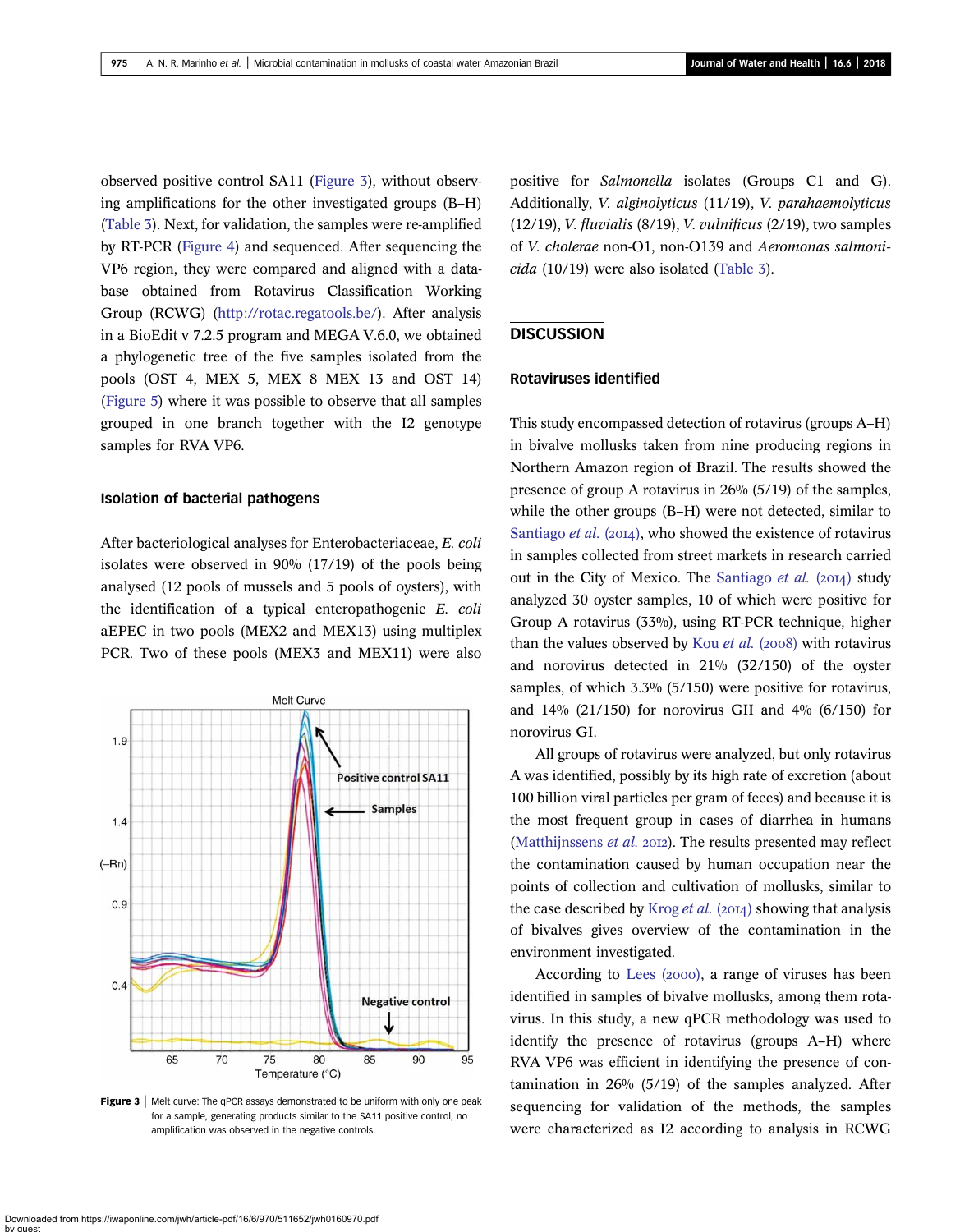#### <span id="page-6-0"></span>Table 3 | Summarized data for all samples

|                            | <b>Rotavirus group searches</b> |   |   |   |   |   |   | <b>Bacteriology analyses</b> |                                                                                       |                |                |
|----------------------------|---------------------------------|---|---|---|---|---|---|------------------------------|---------------------------------------------------------------------------------------|----------------|----------------|
| <b>Sample</b> <sup>a</sup> | A                               | В | c | D | F | G | н | Enterobacteriacea            | Vibrionacea                                                                           | Aeromonadaceae | <b>ORIGIN</b>  |
| MEX <sub>1</sub>           |                                 |   |   |   |   |   |   |                              | V. parahaemolyticus                                                                   |                | 7              |
| MEX <sub>2</sub>           |                                 |   |   |   |   |   |   | E. coli (aEPEC)              | V. parahaemolyticus                                                                   | A. salmonicida | 2              |
| MEX <sub>3</sub>           |                                 |   |   |   |   |   |   | E. coli, Salmonella Group G  | V. parahaemolyticus                                                                   | A. salmonicida | 2              |
| OST <sub>4</sub>           | $\hspace{0.1mm} +$              |   |   |   |   |   |   | E. coli                      | V. parahaemolyticus                                                                   | A. salmonicida | 1              |
| MEX <sub>5</sub>           | $\hspace{0.1mm} +$              |   |   |   |   |   |   |                              | V. alginolyticus                                                                      | A. salmonicida | 8              |
| MEX 6                      |                                 |   |   |   |   |   |   | E. coli                      | V. parahaemolyticus<br>V. alginolyticus                                               |                | 9              |
| MEX <sub>7</sub>           |                                 |   |   |   |   |   |   | E. coli                      | V. parahaemolyticus<br>V. alginolyticus<br>V. fluvialis                               | A. salmonicida | 8              |
| MEX <sub>8</sub>           | $^{+}$                          |   |   |   |   |   |   | E. coli                      | V. parahaemolyticus<br>V. vulnificus<br>V. alginolyticus<br>V. fluvialis              |                | 5              |
| OST <sub>9</sub>           |                                 |   |   |   |   |   |   | E. coli                      | V. parahaemolyticus<br>V. alginolyticus<br>V. fluvialis                               | A. salmonicida | $\overline{4}$ |
| <b>MEX 10</b>              |                                 |   |   |   |   |   |   | E. coli                      | V. alginolyticus<br>V. fluvialis                                                      |                | 8              |
| <b>MEX 11</b>              |                                 |   |   |   |   |   |   | E. coli; Salmonella Group C1 | V. parahaemolyticus<br>V. alginolyticus<br>V. fluvialis                               |                | 7              |
| OST <sub>12</sub>          |                                 |   |   |   |   |   |   | E. coli                      | V. alginolyticus<br>V. fluvialis                                                      | A. salmonicida | 3              |
| <b>MEX 13</b>              | $^{+}$                          |   |   |   |   |   |   | E. coli (aEPEC)              | V. parahaemolyticus<br>V. alginolyticus<br>V. cholerae                                | A. salmonicida | 2              |
| OST <sub>14</sub>          |                                 |   |   |   |   |   |   | E. coli                      | V. fluvialis                                                                          |                | 4              |
| <b>MEX 15</b>              |                                 |   |   |   |   |   |   | E. coli                      | V. parahaemolyticus A. salmonicida<br>V. alginolyticus<br>V. fluvialis<br>V. cholerae |                | 8              |
| <b>MEX 16</b>              |                                 |   |   |   |   |   |   | E. coli                      | V. parahaemolyticus<br>V. alginolyticus                                               | A. salmonicida | 8              |
| <b>MEX 17</b>              |                                 |   |   |   |   |   |   | E. coli                      |                                                                                       |                | $\overline{7}$ |
| <b>MEX 18</b>              |                                 |   |   |   |   |   |   | E. coli                      | Vibrio vulnificus                                                                     |                | $\,6\,$        |
| OST <sub>19</sub>          |                                 |   |   |   |   |   |   | $\it E.~coli$                |                                                                                       |                | 7              |

aMEX (mussel), OST (oyster); <sup>b</sup>Producing regions: 1, Augusto Corrêa; 2, Bragança; 3, Curuçá; 4, Maracanã; 5, Marapanim; 6, Primavera; 7, Salinópolis; 8, São Caetano de Odivelas; 9, Tracuateua.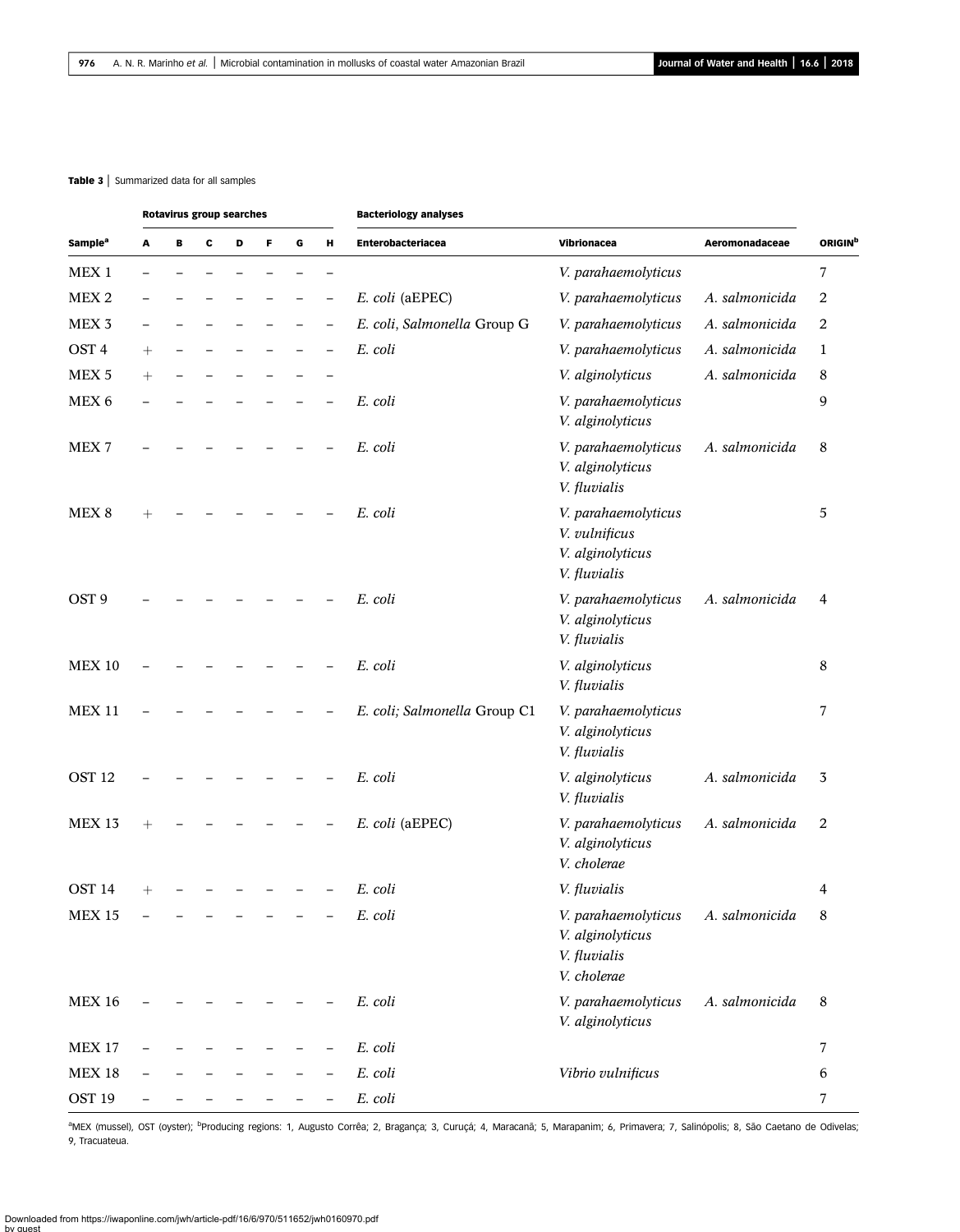<span id="page-7-0"></span>

PM MEX3 OST4 MEX6 MEX5 MEX8 MEX7 MEX13 MEX10 OST14

[\(http://rotac.regatools.be/](http://rotac.regatools.be/)). Kou [et al.](#page-9-0) (2008) found similar frequencies (21.33%) with the identification of human geno-types G1, G3, and G9. [Kittigul](#page-9-0) et al.  $(2015)$  identified in bivalve mollusks genotypes G1, G3, G9, and G12, however, with lower frequency (8.0%). Genotype I2 can be observed in association with G6-P[13]-I2, G2/8–P[4]–I2, G8-P[4]-I2, G3-P[14]-I2, and G3-P[9]-I2 ([Grazia](#page-9-0) et al. 2010; [Bonica](#page-9-0) [et al.](#page-9-0) 2015). [Doan](#page-9-0) et al. (2015) showed a possible zoonotic potential. In our analyses we observed that after phylogenetic analysis the samples grouped with isolated strains of sheep, bovines, and humans showing that it is possible that contamination by RVA may have more than one source as described by [Ghosh](#page-9-0) et al.  $(2015)$  who identified G6-P[13]-I2 from swine that shared origins with human strains.

#### Pathogenic bacteria identified

The analyzed samples showed the presence of other bacteria (V. alginolyticus, V. parahaemolyticus, V. fluvialis, V. vulnificus, E. coli, and Salmonella spp.). It is because the Amazon region has a propitious environment for the maintenance of these agents, such as water temperature, pH, salinity, and nutrient concentrations favorable to their development [\(DePaola](#page-9-0) et al. 2010).

In the present study, E. coli was observed in a high percentage of samples (90%, 17/19) were similar to results described by [Papadopoulou](#page-9-0)  $et$   $al.$  (2007), who observed 100% contamination by E. coli in samples of mussels.

[Brands](#page-9-0) *et al.* (2005) showed that the most probable number (MPN) of fecal coliforms permitted is not an indicator of the absence of Salmonella. In addition, detection of Salmonella spp. in 25 g of bivalve mollusks make its commercialization for human consumption economically unfeasible. Also, to be taken into consideration is the epidemiological distribution of certain waterborne food diseases, such as V. cholerae, considered endemic in aquatic ecosystems of the Brazilian Amazon ([Thompson](#page-9-0)  $et$  al.  $2$ OII) and that was responsible for the important cholera epidemic in 1991.

## **CONCLUSIONS**

All samples showed some degree of contamination bacterial, viral, or both. Although the presence of bacterial agents such as V. alginolyticus, V. parahaemolyticus, V. fluvialis, V. vulnificus, E. coli, and Salmonella spp. is due to the Amazonian ecosystem being favorable for the maintenance of these agents, the observed presence of E. coli aEPEC, Salmonella (Groups C1 and G), and rotavirus group A (genotype I2), found in human diarrheal cases, suggest the contamination of the environment by human populations in mollusk-production areas.

Figure 4 | Agarose gel 2% amplification for VP6 gene, RVA with 122pb for samples MEX 4, MEX 5, 8 MEX, MEX 13 and MEX 14.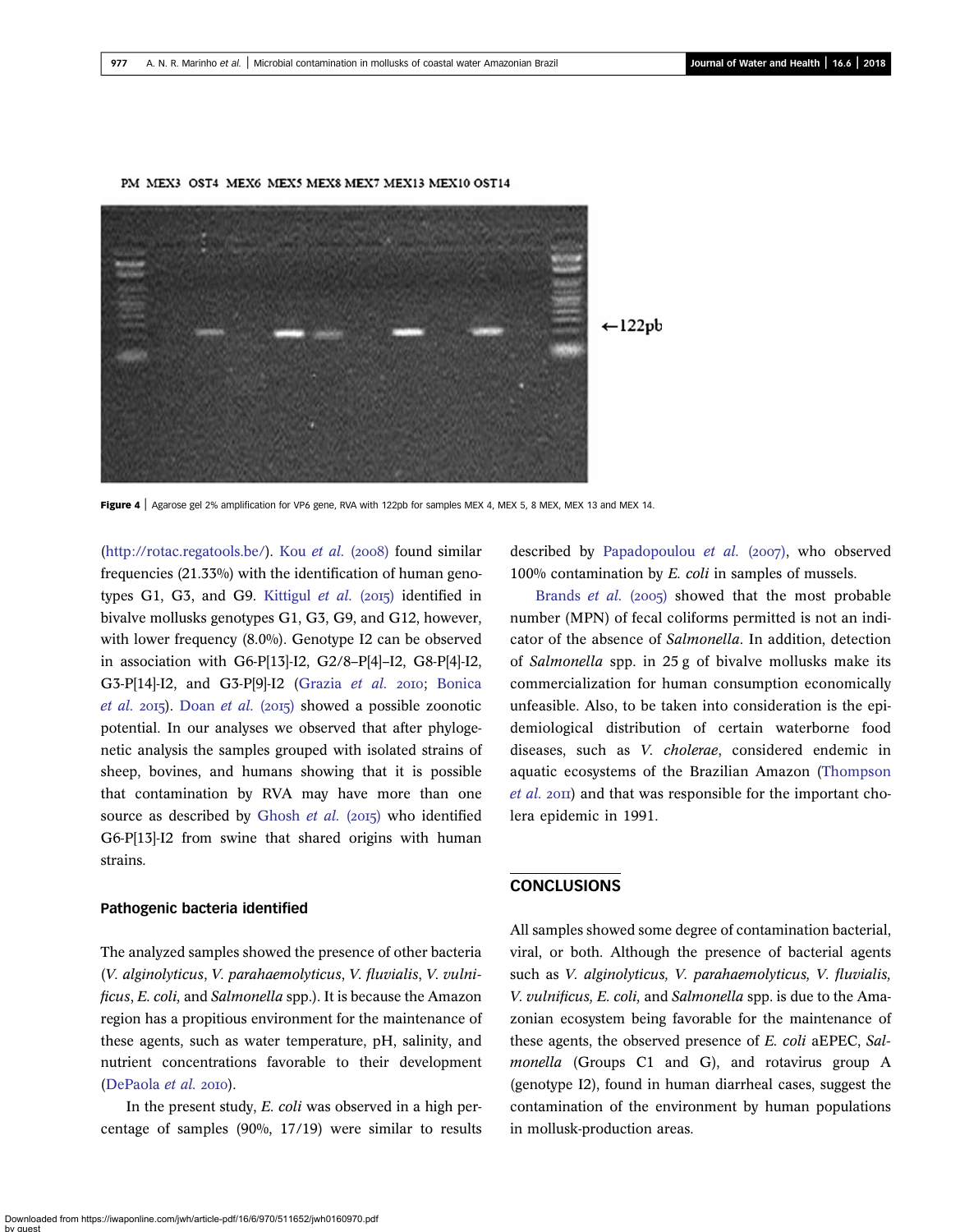<span id="page-8-0"></span>

Figure 5 | Phylogenetic analysis of the VP6 gene. Phylogenetic tree constructed from rotavirus VP6 gene sequences amplified from five pooled fecal samples. The scale bar is proportional to the phylogenetic distance.

# ACKNOWLEDGEMENTS

We would like to acknowledge Coordenação de Aperfeiçoamento de Pessoal de Nível Superior (CAPES) by providing the scholarship to Barros, B. C. V., and Marinho, A. N. R. and Fundação Amazônia Paraense de Amparo à Pesquisa (FAPESPA) for funding (ICAAF166/ 2014).

# CONFLICT OF INTEREST

No conflict of interest declared.

# REFERENCES

Aranda, K. R. S., Fagundes-Neto, U. & Scaletsky, I. C. A. [Evaluation of multiplex PCRs for diagnosis of infection with](http://dx.doi.org/10.1128/JCM.42.12.5849-5853.2004)